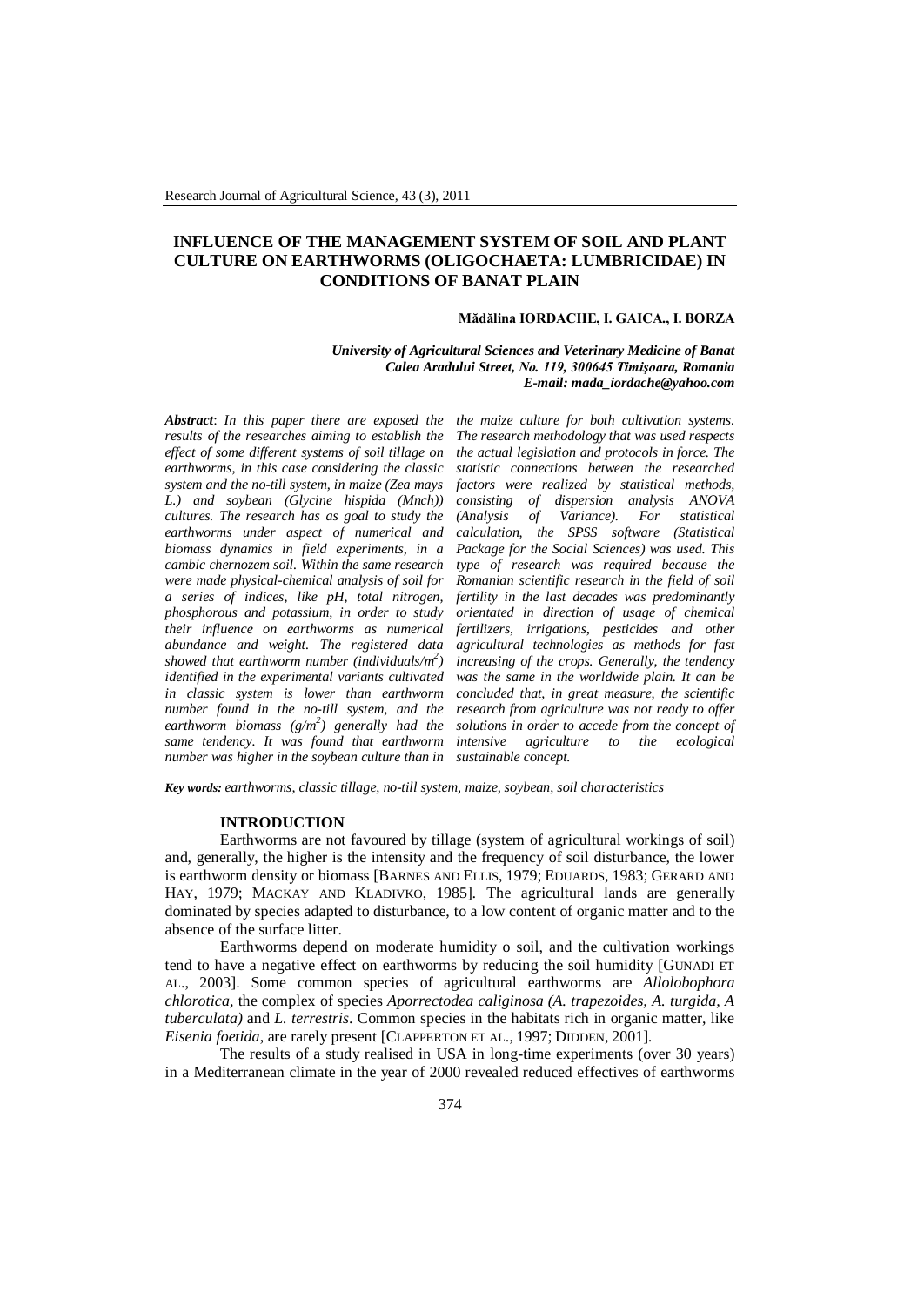in the conventional tillage systems and an increase of the earthworm number in the minimum tillage systems. The research comprised four types of tillage in a simple crop rotation *Pisum sativum/Triticum aestivum* [WUEST, 2001]*.* Thus, there were found approximately 15 times less earthworms in the soil worked with disc plough and chisel than in the soil with minimum tillage.

Earthworm populations usually are poorly represented in the cultivated lands than in the pastures or in the undisturbed soils, at a level by approximately 1/3 from the usual amount. *Aporrectodea trapezoides* is less affected than *Eisenia rosea,* fact possible because it is able to dig much deeper canals in the soil and to escape from the disturbed area [REINECKE AND VISSER, 1980]*.* 

GERARD AND HAY (1979) reported a number of 93 earthworms  $/m<sup>2</sup>$  in the lands normally ploughed, inclusive *A. caliginosa, A. chlorotica, A. longa* and *L. Terrestris*  [GERARD AND HAY, 1979]. Earthworm abundance increased in the soils aerated with disk or in the lands with no-till treatments, and doubled in soybean crops in no-till system comparing to the ploughed soils [MACKAY AND KLADIVKO, 1985].

The tillage system has a great importance regarding the numerical dynamics of earthworms, but beside this, a great importance too is attributed to the culture plant [JOHNSON-MAYNARD ET AL., 2007; SIX ET AL., 2002]. The results of a study realised in USA, Indiana State, on earthworm abundance, in different systems of soil management, respectively different types of plant cultures, showed a number of 400 earthworms/m<sup>2</sup> in the clover culture in free growth, and 340 earthworms/ $m<sup>2</sup>$  in a pasture organically fertilised with cattle manure, and only 10 earthworms/ $m<sup>2</sup>$  in maize monoculture in ploughing system, 20 earthworms  $/m^2$  in maize monoculture in no-till system, 60 earthworms /m<sup>2</sup> in soybean monoculture in ploughing system and 140 earthworms /m<sup>2</sup> in soybean monoculture in no-till system [22].

There was demonstrated that the no-till systems of soil management are favourable to earthworm development, especially on the background of the appropriate crop rotations [CURRY ET AL., 2002]. Some studies concerning the earthworm abundance and prolificacy (in Havana, 1995) showed for three types of crop rotations (wheat-maize, maize-soybean and wheat-soybean) that the largest number of earthworms was found in the wheat-soybean rotation (443 individuals/ $yd^2$ ), and the largest cocoon number in the maize-soybean rotation (71 cocoon/yd<sup>2</sup>) [DEIBERT AND UTTER, 1994].

Similar studies were realised for different systems of soil management lasting on 5 years in Hungary, in maize monoculture, being monitored both the earthworm number *(Lumbricus terrestris)* and the digging intensity into the soil. The study results showed a double number of canals in direct seeding system with vegetal rests on the surface comparative to the ploughing system without vegetal rest, and the absence of canals in the compacted soil. Within the same study there was also demonstrated that the management system of soil influences the earthworm weight too, as well as their growth (length). Thus, in the case of direct seeding (without disturbance) there were identified 99 de earthworms/ $m^2$  weighing 26 g, and in the disking system there were identified 41 earthworms/m<sup>2</sup> weighting only 5,5 g [BIRKAS ET AL., 2004].

Although the major function of tillage is to aerate the soil and to increase its porosity, what is reached is only the increase of the microporosity [GORES ET AL., 2001]. The macropores, which can have physical or biological origin and which play an important role in the rapid conduction of water through the soil, are destroyed by tillage. As example, a decrease of the infiltration rate with 67% after a forest soil was ploughed was attributed to earthworm canals destruction. The infiltration rate of an adjacent arable soil, which initially was much lower than in the forest soil, increased with 23% after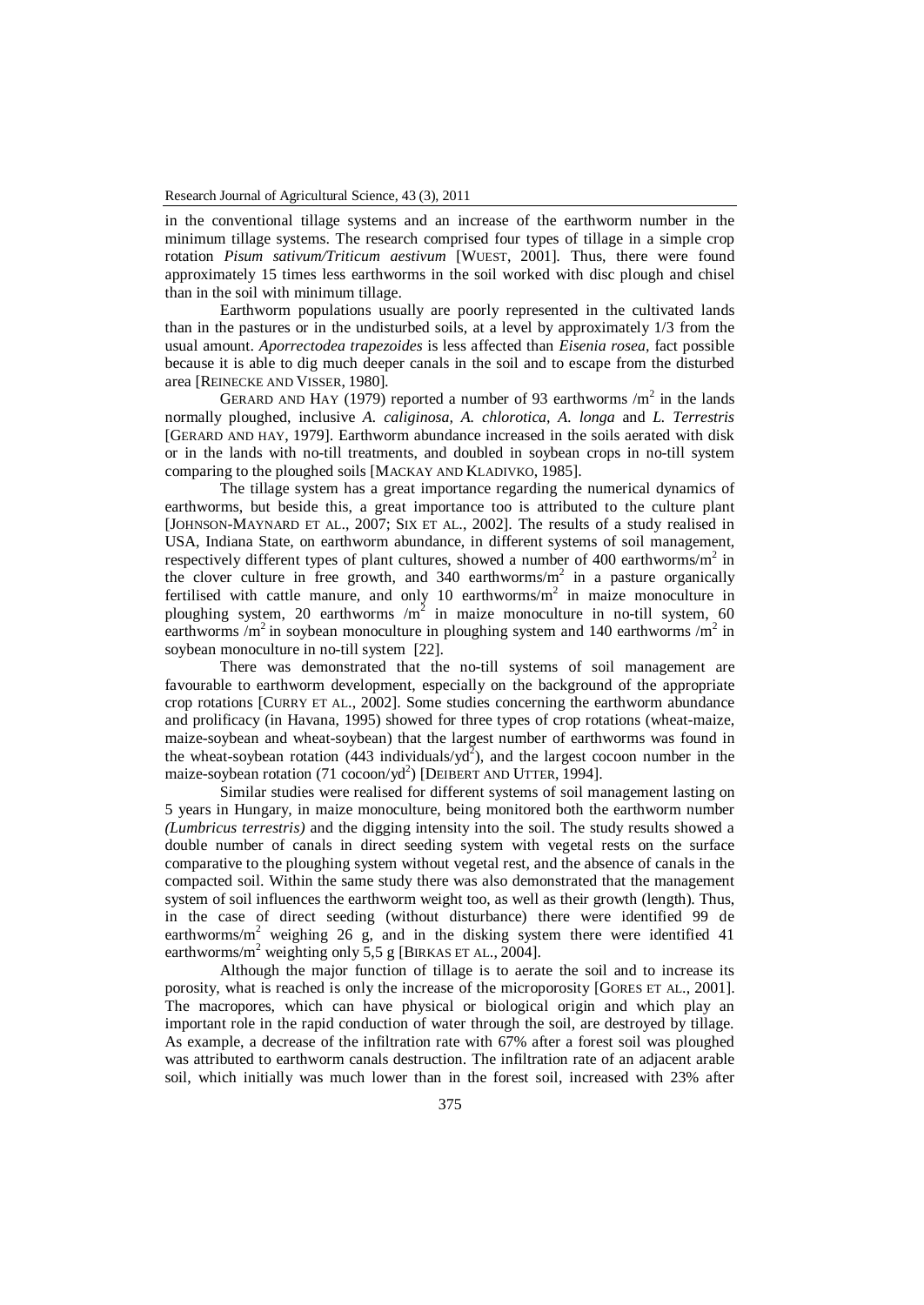ploughing, because the surface crust was destroyed [AINA, 1984]*.* The infiltration rate increases in the cultivated soils if organic mulch is added, because of the intense activity of earthworms in these soils and macropores formation [SLATER AND HOPP, 1947]*.* The soil compaction caused by the traffic with agricultural machines may, as well, to determine the decrease of the earthworm populations [BOSTROM, 1986]*.*

# **MATERIAL AND METHODS**

The experiments aiming to establish the earthworm abundance and biomass under different tillage systems (classic and no-till) were developed in a temperate-continental climate with Mediterranean influences, the multiannual mean temperature being  $10.3^{\circ}$ C, and the multiannual precipitations being 596,2 mm.

The experimental soil was classified as Chernozem according to the Romanian System of Soils Taxonomy (SRTS 2003) and correlated to the FAO System.

The experimental device represents experiments in the following plant cultures: *Glycine hispida* (Mnch) (soybean) and *Zea mays* L. (maize).

Earthworm extraction from soil was realized using the formaldehyde solution 2%, according to specific methodology enounced by the standard ISO 23611-1/2006: Soil quality-Sampling of soil invertebrates, part 1-Hand-sorting and formaldehyde extraction of earthworms. It must be mentioned that this method can expel from soil only the earthworms located in the first 40 cm of soil.

The pedological conditions and soil profile were described according to the FAO System. The physical and chemical analyses of soil were realized according to the following methodologies: the soil reaction (pH values) was established by the potentiometric method in aqueous suspension (pH<sub>2</sub>O), ratio soil: solution 1:2.5; total nitrogen content of soil: by the Kjeldahl method, digested with  $H_2SO_4$  at 350°C, catalytic agents potassium sulphate and copper sulphate; plant-available phosphorus and potassium from soil were determined by the spectrophotometry and flame spectrometry methods, respectively, in acetate-lactate ammonium solution (AL) at 3.7 pH, by the Egner-Riehm-Domingo method (table 1). In parallel with numerical and biomass study of earthworms, were recorded data on several chemical indices of soil such as pH, total nitrogen, phosphorous, and potassium to establish their influence on earthworm dynamics, in conditions of classic tillage and no-till system. The study of the statistic connections between the studied variables was made in the basis of statistical methods, which consisted of: dispersion analysis ANOVA (Analysis of Variance) (using ANOVA method it can be tested hypothesizes regarding the parameters of a model, and can be estimated the components of dispersion; regression method (the concept of regression expresses a statistical connection, namely the mean regression regarding the behaviour of some variables); correlation method (the concept of correlation expresses reciprocal reports between certain characteristics). For statistical calculus was used the soft SPSS (Statistical Package for the Social Sciences), which assures the covering for all the methods already exposed.

# **RESULTS AND DISCUSSIONS**

Within the experimental device was monitored the earthworm dynamics (numerical abundance and weight) in two types of agricultural cultures, maize and soybean, in two types of soil working systems, classic and respectively no-till. Also, there were realised statistical analyses to put in evidence the way how earthworm abundance and weight are influenced by some chemical parameters of soil like: pH, nitrogen index (NI), phosphorus (P) and potassium (K). In the table 2 there are presented the mean values of the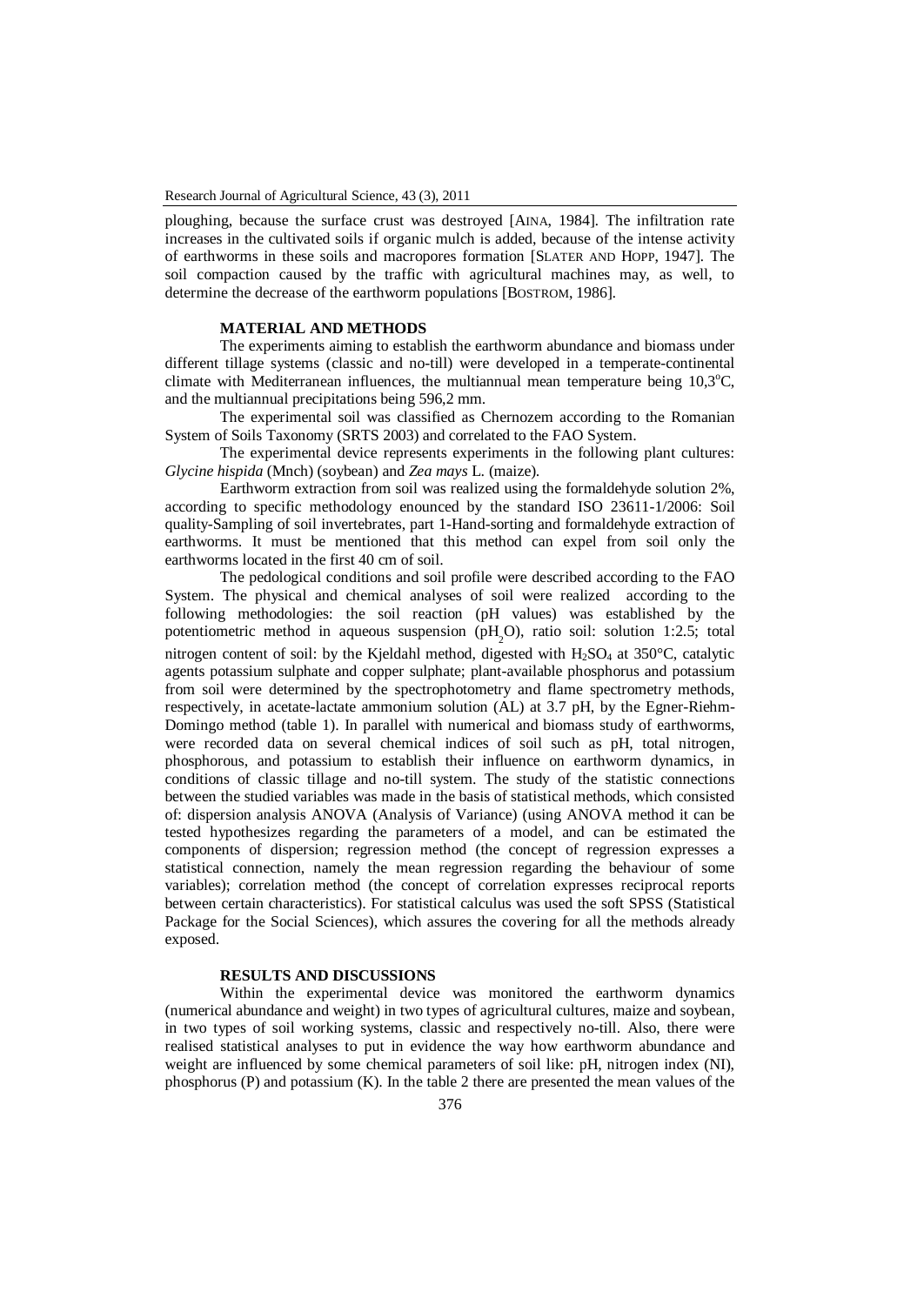earthworm number and weight and the mean values of the studied chemical indices of soil, for the two plant cultures and for each management system of soil: classic and no-till.

# *Table 1*

| PEDOLOGICAL HORIZONS                                        | стаугы/тиссияни тоанг стаугыг<br>Ap | Atp  | Am   | A/B                      | Bv                       | B/C                      | Cca            | Сk                       | Сk             | Сk                       |
|-------------------------------------------------------------|-------------------------------------|------|------|--------------------------|--------------------------|--------------------------|----------------|--------------------------|----------------|--------------------------|
| Depth of pedological horizon (cm)                           | 21                                  | 33   | 45   | 59                       | 80                       | 96                       | 125            | 155                      | 175            | 200                      |
| Rough sand (2.0-0.2 mm) (%)                                 | 0.8                                 | 0.7  | 0.4  | 0.2                      | 0.3                      | 0.2                      | 0.2            | 0.5                      | 0.8            | 0.7                      |
| Fine sand (international system) (0.2-<br>$0.02$ mm $)$ $%$ | 30.3                                | 26.9 | 29.2 | 37.4                     | 32.8                     | 29.9                     | 28.1           | 31.4                     | 31.4           | 27.6                     |
| Dust (international system) (0.02-0.002<br>$mm)$ (%)        | 29.5                                | 33.5 | 28.0 | 23.5                     | 27.5                     | 29.5                     | 34.1           | 25.8                     | 24.9           | 29.8                     |
| Clay $(< 0.002$ mm $)$ $%$                                  | 39.4                                | 38.9 | 42.4 | 38.9                     | 39.4                     | 40.4                     | 37.5           | 42.3                     | 42.9           | 42.0                     |
| Physical clay $(< 0.01$ mm $)$ (%)                          | 52.4                                | 52.9 | 56.9 | 49.9                     | 53.9                     | 51.4                     | 55.1           | 55.7                     | 54.8           | 55.9                     |
| <b>TEXTURE</b>                                              | <b>TT</b>                           | TT   | TT   | <b>TT</b>                | TT                       | <b>TT</b>                | <b>TT</b>      | <b>TT</b>                | <b>TT</b>      | TT                       |
| Specific density $(g/cm3)$                                  | 2.63                                | 2.63 | 2.65 | 2.64                     | 2.66                     | 2.65                     | 2.65           | ÷,                       | ÷,             | $\overline{\phantom{a}}$ |
| Apparent density (g/cm3)                                    | 1.48                                | 1.48 | 1.42 | 1.44                     | 1.46                     | 1.48                     | 1.34           |                          |                |                          |
| Total porosity (%)                                          | 43.7                                | 43.7 | 46.7 | 45.5                     | 45.1                     | 44.2                     | 49.4           | $\blacksquare$           | $\frac{1}{2}$  | $\overline{\phantom{a}}$ |
| Aeration porosity (%)                                       | 5.0                                 | 5.1  | 8.9  | 7.9                      | 7.0                      | 5.3                      | 14.6           |                          |                |                          |
| Compaction degree (%)                                       | 15.0                                | 14.8 | 10.6 | 11.5                     | 12.3                     | 14.4                     | 3.3            | ÷,                       | $\overline{a}$ | ÷,                       |
| Hygroscopic coefficient (%)                                 | 9.2                                 | 9.1  | 9.9  | 9.1                      | 9.2                      | 9.5                      | 8.8            | $\blacksquare$           |                |                          |
| Wilting coefficient (%)                                     | 13.8                                | 13.7 | 14.9 | 13.7                     | 13.8                     | 14.2                     | 13.2           | L.                       | ÷,             | $\overline{a}$           |
| Water field capacity (%)                                    | 26.1                                | 26.1 | 26.4 | 26.1                     | 26.1                     | 26.2                     | 26.0           | ä,                       | ÷,             | ä,                       |
| Water total capacity (%)                                    | 29.5                                | 29.5 | 32.7 | 31.6                     | 30.9                     | 29.8                     | 36.9           | ÷,                       | $\overline{a}$ | ÷,                       |
| Useful water capacity (%)                                   | 12.3                                | 12.4 | 11.5 | 12.4                     | 12.3                     | 12.0                     | 12.8           |                          |                |                          |
| pH in water (pH units)                                      | 5.95                                | 6.10 | 6.20 | 6.55                     | 6.70                     | 7.10                     | 7.70           | 8.20                     | 8.25           | 8.15                     |
| CaCO <sub>3</sub> (%)                                       |                                     | ÷,   |      |                          | ÷,                       |                          | 12.10          | 6.85                     | 3.55           | 2.60                     |
| Total organic carbon (%)                                    | 3.40                                | 2.10 | 2.10 | 1.70                     | 1.60                     | 1.25                     | 1.20           | 1.00                     | 0.90           | 0.70                     |
| $N$ total $(%)$                                             | 3.06                                | 1.91 | 1.95 |                          | $\frac{1}{2}$            |                          |                |                          |                | ÷,                       |
| Total organic carbon reserve (50)                           | 191.0                               | ä,   | ä,   | ÷,                       | ÷,                       | ÷,                       | ä,             | $\overline{\phantom{a}}$ | ÷,             | $\overline{a}$           |
| P mobile $(mg/kg)$                                          | 35.0                                | 23.0 | 5.0  | 4.0                      | 4.0                      | 7.0                      | 11.0           | 7.0                      | 5.0            | 4.0                      |
| K mobile (mg/kg)                                            | 153                                 | 128  | 128  | 123                      | 113                      | 136                      | 113            | 98                       | 113            | 113                      |
| Exchangeable bases ( $\text{meq}/100 \text{ g soil}$ )      | 35.6                                | 31.2 | 26.8 |                          | ÷,                       |                          |                |                          |                | $\overline{a}$           |
| $H^+$ exchangeable (meq/100 g soil)                         | 12.0                                | 10.0 | 7.9  | $\overline{\phantom{a}}$ | ÷,                       | $\overline{\phantom{a}}$ | $\blacksquare$ | $\overline{\phantom{a}}$ | $\frac{1}{2}$  | ÷,                       |
| Base saturation (% of total)                                | 90                                  | 91   | 93   | ä,                       | $\overline{\phantom{0}}$ |                          |                | ÷,                       | ÷,             |                          |
| Al mobile ( $meq/100$ g soil)                               | 0.10                                | 0.05 | 0.05 |                          |                          |                          |                |                          |                |                          |

Main physical, hydro-physical and chemical characteristics of the cambic chernozem, medium loamclayish/medium loam clayish

# *Table 2.*

Mean values of the chemical indices of soil pH, nitrogen index (IN), phosphorous (P) and potassium (K) related to the earthworm number and weight in different systems of soil management

| Culture plant/<br>Soil management | Earthworm number<br>(individuals/m <sup>2</sup> ) | Earthworm<br>weight $(g/m^2)$ | pH<br>(96) | Nitrogen index<br>$(NI)$ $(\% )$ | Phosphorus<br>$(P)$ (ppm) | Potassium<br>$(K)$ (ppm) |
|-----------------------------------|---------------------------------------------------|-------------------------------|------------|----------------------------------|---------------------------|--------------------------|
| Maize classic                     | 17.33                                             | 6.27                          | 5.55       | 2,05                             | 36                        | 228                      |
| Maize no-till                     | 18.67                                             | 13.47                         | 5.75       | 2,23                             | 33                        | 257                      |
| Soybean classic                   | 14.67                                             | 4.00                          | 5.45       | 2.40                             | 47                        | 275                      |
| Soybean no-till                   | 21.33                                             | 6.53                          | 5,60       | 2,82                             | 60                        | 260                      |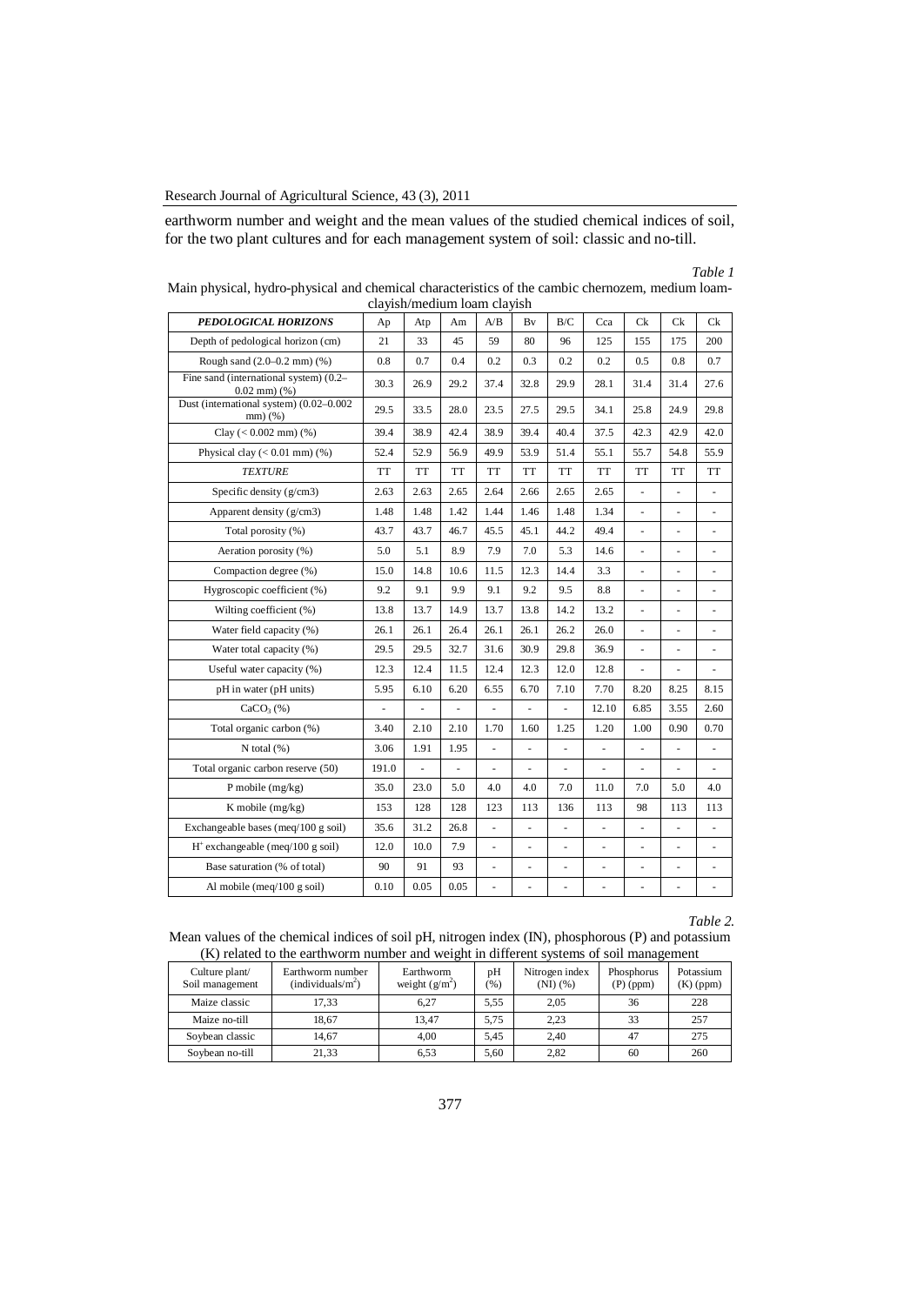Basing on the means values, there were made comparisons between the plant cultures and soil management systems concerning the earthworm abundance and weight (table 3).

| Table |  |
|-------|--|
|-------|--|

| Statistical results regarding the earthworm number and weight in classic tillage and no-till system |  |  |
|-----------------------------------------------------------------------------------------------------|--|--|
|                                                                                                     |  |  |

| Culture plant/<br>Soil management | Earthworm number<br>(individuals/m <sup>2</sup> ) | Earthworm weight<br>$(g/m^2)$ |  |  |
|-----------------------------------|---------------------------------------------------|-------------------------------|--|--|
| Maize classic / Maize no-till     | 92.82                                             | 46.54                         |  |  |
| Soybean classic / Soybean no-till | 68.77                                             | 61.25                         |  |  |

It can be observed that the earthworm number is lower in the variants with classic soil tillage for both plant cultures (figure 1). Earthworm number was higher in soybean culture in both soil management systems. This fact is attributed to earthworm preference for soils with low degree of tillage disturbance and because soybean is a plant which let the soil more aerated, situation pleasant for earthworms, which prefer high aerated soils and well oxygenated [KLADIVKO, 1990; LOFS-HOLMIN, 1983].



Figure 1. Comparisons between earthworm number and weight in the classic system of soil tillage and in no-till system

In the figures 2-5 there are presented the values of the studied chemical indices of soil (pH, NI, P, K) related to earthworm number and weight in the two systems of soil management and plant cultures.

*Statistical analysis regarding the influence of chemical indices of soil on earthworm dynamics in no-till soil management*

In the following there are presented only those results and interpretations referring to those chemical indices of soil for which the analyses showed a significant influence. For both systems of soil management there was found a high degree of data homogeneity for the indices pH and potassium (K), namely 2,02% and respectively 6,97% (table 4). The most non- homogeneous data were found for the index phosphorus (P), the homogeneity coefficient for this factor being 25,18% (table 4, column 3).

*Statistical analysis regarding the influence of chemical indices of soil on earthworm numerical abundance in no-till soil management*

Because  $F_{calculated} < F_{table}$  (table 5), the conclusion is that the analyzed chemical factors (taken together) don't influence the earthworm number in great measure, but this thing does not mean that they don't influence it separately, fact ulterior confirmed by other statistical interpretations of data.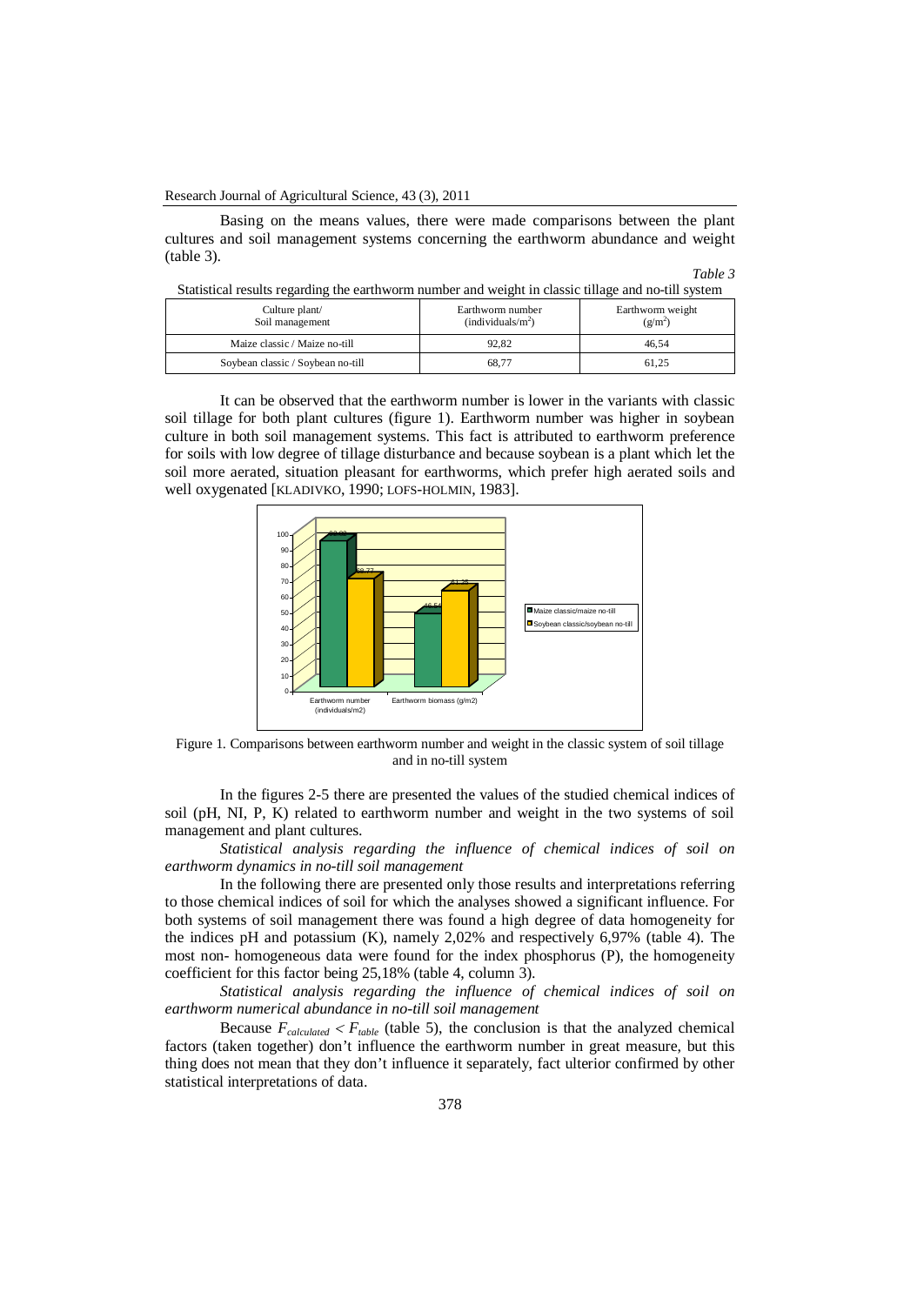

Figure 2. Values of soil *pH* related to the earthworm dynamics in different plant cultures and soil management systems



Figure 3. Values of *nitrogen index* of soil related to the earthworm dynamics in different plant cultures and soil management systems



Figure 4. Values of soil content in *phosphorous* related to the earthworm dynamics in different plant cultures and soil management systems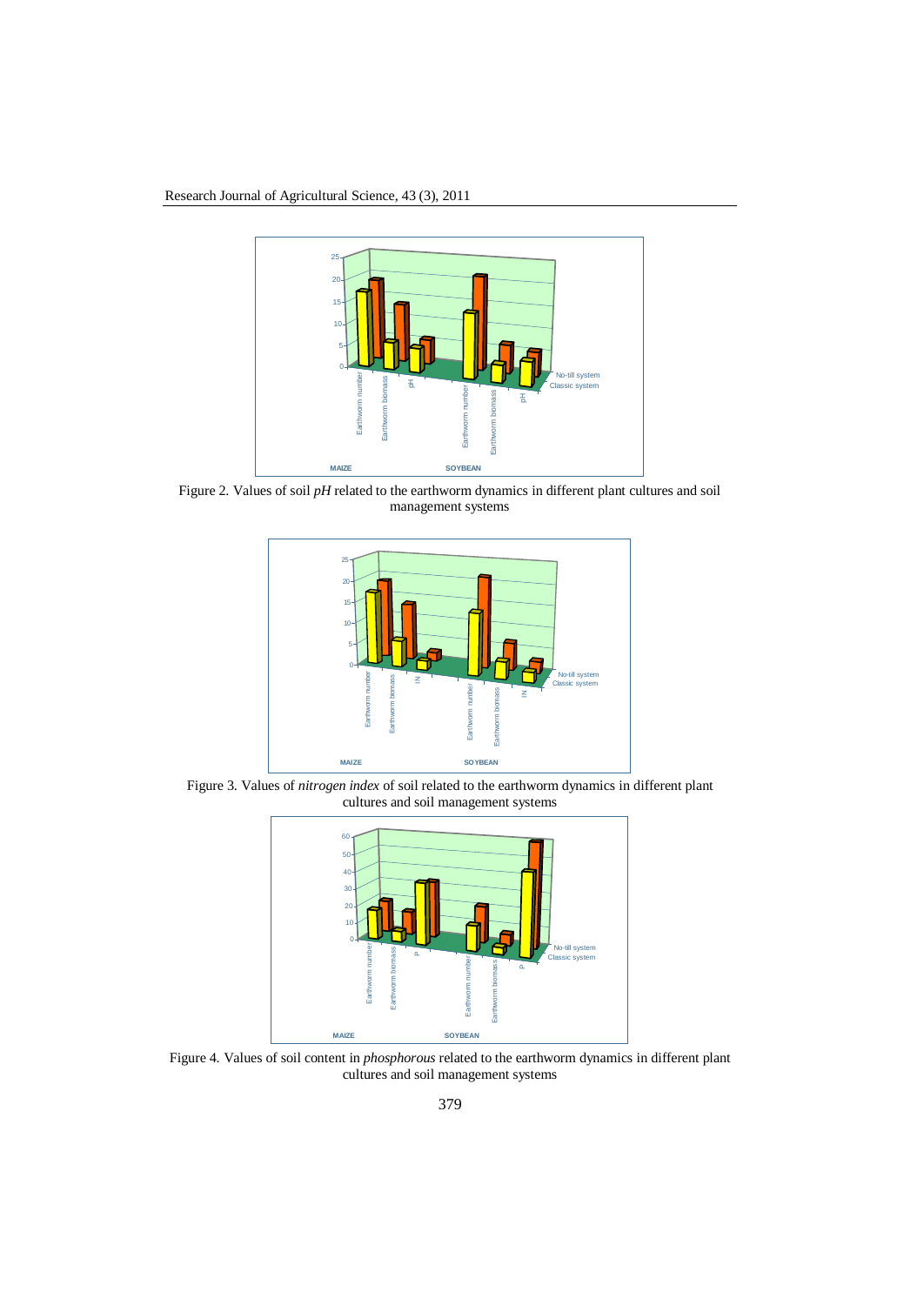Research Journal of Agricultural Science, 43 (3), 2011



Figure 5. Values of soil content in *potassium* related to the earthworm dynamics in different plant cultures and soil management systems

| Table |
|-------|
|-------|

Mean, standard deviation and homogeneity degree for the analyzed indices

| Analyzed factor  | Mean    | Std. Deviation | Homogeneity degree (%) |
|------------------|---------|----------------|------------------------|
| A                |         | 2              | 3                      |
| Earthworm weight | 7,5667  | 6,51813        | 86.14                  |
| pH               | 5,5875  | ,11307         | 2,02                   |
| NI               | 2,3750  | ,29786         | 12,54                  |
| P                | 44,0000 | 11,07823       | 25,18                  |
| K                | 255,00  | 17,77127       | 6.97                   |
| Earthworm number | 17,3333 | 5,14045        | 29.66                  |

#### *Table 5*

Analysis of variance (ANOVA) on the influence of chemical indices of soil on earthworm number

|   | Model      | Sum of Squares | Df       | Mean Square | $F_{calculated}$ | $F_{table}$ | Sig. $F_{calculated}$    |
|---|------------|----------------|----------|-------------|------------------|-------------|--------------------------|
|   | Regression | 98,667<br>3    |          | 32,889      | 1,370            | $3.86*$     | .320 <sup>a</sup>        |
|   | Residual   | 192,000        | 8        | 24,000      | ۰                | ۰           | $\overline{\phantom{a}}$ |
|   | Total      | 290.667        | 11       | ٠           | ۰                | ۰           | -                        |
|   | Regression | 88,673         | $\gamma$ | 44,337      | 1,975            | 4,26        | $,194^{b}$               |
| 2 | Residual   | 201,993        | Q        | 22,444      | ۰                | ۰           |                          |
|   | Total      | 290,667        | 11       | ۰           | ۰                | ۰           |                          |

*\*Signification degree is 5%*

a. Predictors: (Constant): K, pH, P

b. Predictors: (Constant): K, P c. Dependent Variable: Earthworm number

Correlation coefficient *(R)* and determination coefficient *(R Square)* ulterior calculated for both models showed that between studied factors exists a medium connection, the correlation coefficient for the first model is 0,583, and for the second model is 0,552, with standard deviations presented in the table 6.

Analyzing the partial correlation coefficients (table 7) there was found that a single factor exert a negative influence on earthworm number, namely the potassium (K) content of soil, which determinates the decrease of earthworm number by 0,259 times for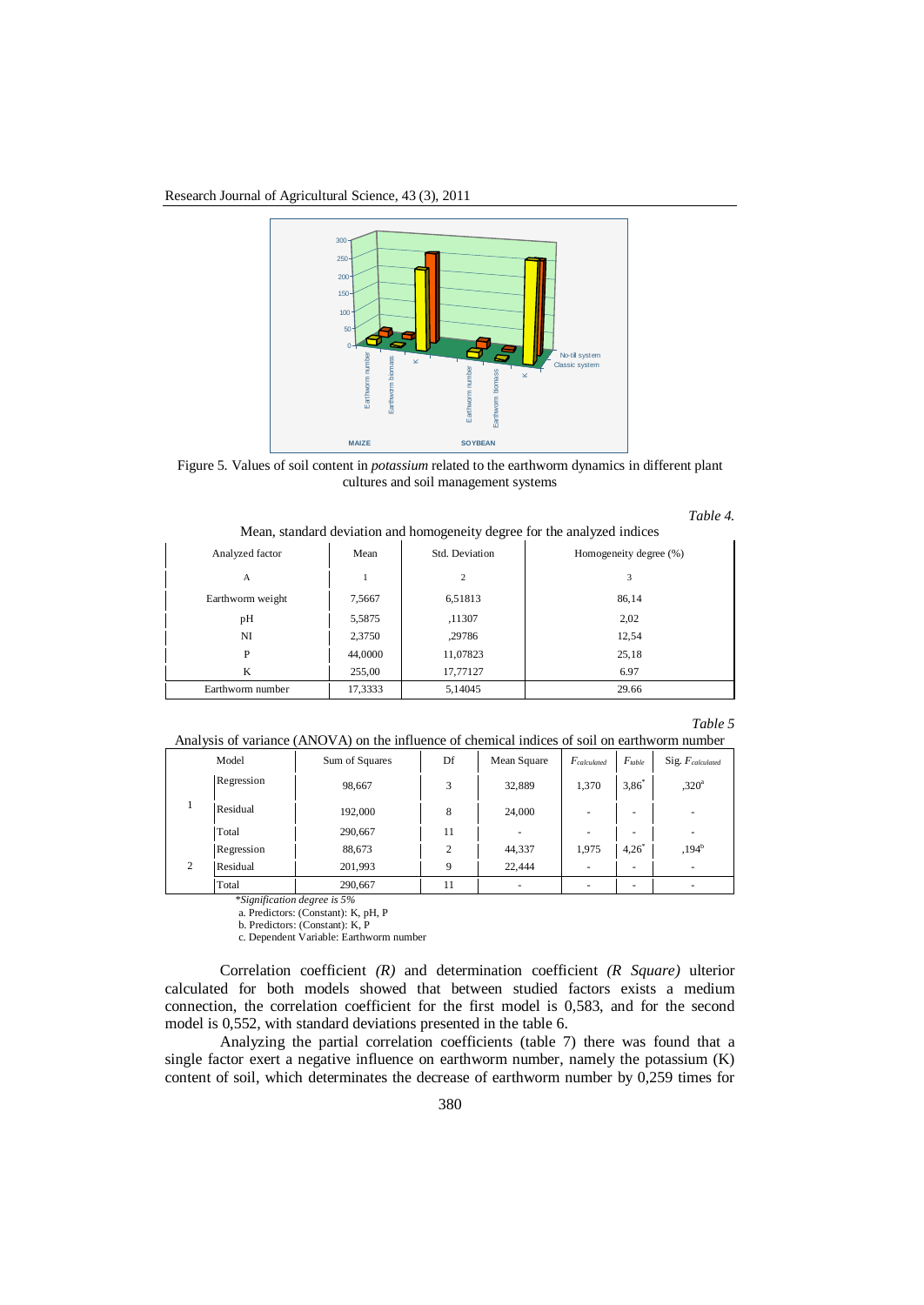### Research Journal of Agricultural Science, 43 (3), 2011

each increase of it with a unit, with a signification by 0,208. The other factors included into analysis positively influence the increase of earthworm number. The largest influence in this case is attributed to the phosphorus (P), so that its increasing with a unit determines the increase of earthworm number by 0,313 times, the guaranty degree of results being 16,1%.

#### *Table 6*

| Model | R                 | R Square | Adjusted<br>R Square | Std.<br>Error of<br>the<br>Estimate | <b>Change Statistics</b> |          |                   |     |                  |  |  |
|-------|-------------------|----------|----------------------|-------------------------------------|--------------------------|----------|-------------------|-----|------------------|--|--|
|       |                   |          |                      |                                     | R Square<br>Change       | F Change | df1               | df2 | Sig. F<br>Change |  |  |
|       | .583 <sup>a</sup> | .339     | .092                 | 4,89898                             | .339                     | 1.370    | $\mathbf{\Omega}$ |     | ,320             |  |  |
|       | $.552^b$          | ,305     | ,151                 | 4,73748                             | $-.034$                  | .416     |                   | 8   | .537             |  |  |

The influence of chemical indices of soil on the earthworm numerical dynamics

a. Predictors: (Constant): K, pH, P

b. Predictors: (Constant): K, P c. Dependent Variable: Earthworm number

*Table 7*

| The matrix of partial correlations and results signification for the factor earthworm number |  |  |  |
|----------------------------------------------------------------------------------------------|--|--|--|
|                                                                                              |  |  |  |

|                     | Correlation coefficients | pH<br>Earthworm number |      | Nitrogen index<br>(NI) | Phosphorus<br>(P) | Potassium<br>(K) |
|---------------------|--------------------------|------------------------|------|------------------------|-------------------|------------------|
| Pearson Correlation | Earthworm number         | 1.000                  | .063 | ,277                   | .313              | $-.259$          |
| $Sig.$ (1-tailed)   | Earthworm number         | 1.000                  | .423 | .192                   | .161              | ,208             |

*Statistical analysis regarding the influence of chemical indices of soil on earthworm weight in no-till soil management*

Using the statistical methods of regression and correlation, there were identified three models of possible influence as can be observed in the table 8.

The values of regression coefficients *(R)* and determination coefficients *(R Square)* (table 8, column 1-2) demonstrated a moderate connection between the studied factors.

## *Table 8*

|       | R<br>Std. Error of the<br>Adjusted R |        | <b>Change Statistics</b> | Durbin-  |                    |             |   |         |                  |        |  |
|-------|--------------------------------------|--------|--------------------------|----------|--------------------|-------------|---|---------|------------------|--------|--|
| Model | R                                    | Square | Square                   | Estimate | R Square<br>Change | F<br>Change |   | df1 df2 | Sig. F<br>Change | Watson |  |
| A     |                                      |        |                          | 4        |                    | 6           | ⇁ |         | Q                | 10     |  |
|       | $.568^{\circ}$                       | ,323   | .069                     | 6.28967  | ,323               | 1.271       | 3 | 8       | .348             |        |  |
| 2     | $.568^{\rm b}$                       | ,323   | ,172                     | 5,93028  | ,000               | .001        |   | 8       | .977             |        |  |
| 3     | .561 <sup>c</sup>                    | .315   | ,247                     | 5.65780  | $-.008$            | .102        |   | 9       | ,757             | 1,931  |  |

The influence of chemical indices of soil on earthworm weight

a. Predictors: (Constant): K, pH, P

b. Predictors: (Constant): K, pH

c. Predictors: (Constant): K

d. Dependent Variable: Earthworm weight

The relation  $F_{calculated} < F_{table}$  (table 9, column 6) shows that the studied chemical indices of soil influence the earthworm weight with a medium signification. This result can be explained by other factors which significantly influence the dependent (earthworm weight), but they were not studied within this research, remaining thus unknown. It can be certainly mentioned that one of these factors is earthworm age, because not all individuals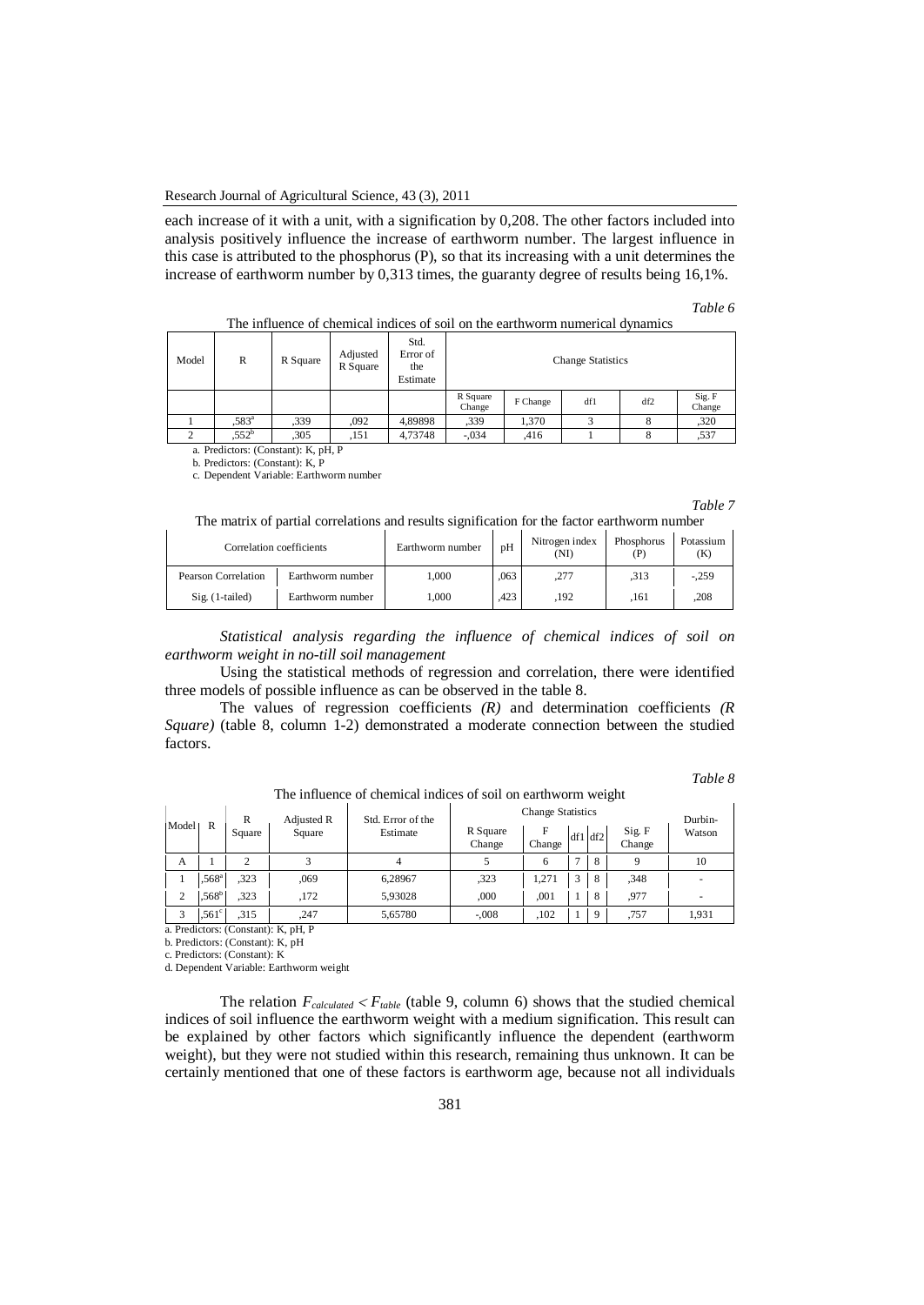Research Journal of Agricultural Science, 43 (3), 2011

extracted from soil were adults, so that the young earthworms weigh less than those adults.

#### *Table 9*

| Model |            | Sum of Squares | df | Mean Square | $F_{calculated}$ | $F_{table}$         | ັ<br>Sig. F <sub>calculated</sub> |
|-------|------------|----------------|----|-------------|------------------|---------------------|-----------------------------------|
| A     |            |                | 2  | 3           | $\overline{4}$   | 5                   | 6                                 |
|       | Regression | 150,867        | 3  | 50,289      | 1,271            | $3.71$ <sup>*</sup> | $,348^{\circ}$                    |
|       | Residual   | 316,480        | 8  | 39,560      |                  |                     |                                   |
|       | Total      | 467,347        | 11 |             |                  |                     |                                   |
| 2     | Regression | 150,833        | 2  | 75,416      | 2,144            | $4,10^*$            | $,173^{b}$                        |
|       | Residual   | 316,514        | 9  | 35,168      |                  |                     |                                   |
|       | Total      | 467,347        | 11 |             |                  |                     |                                   |
| 3     | Regression | 147,240        | 1  | 147,240     | 4,600            | $4,96^*$            | $,058^\circ$                      |
|       | Residual   | 320,107        | 10 | 32,011      |                  |                     | ۰                                 |
|       | Total      | 467,347        | 11 |             |                  |                     |                                   |

|  | Analysis of variance (ANOVA) on the influence of chemical indices of soil on earthworm weight |  |
|--|-----------------------------------------------------------------------------------------------|--|
|  |                                                                                               |  |

*\* Signification degree is 5%*

a. Predictors: (Constant): K, pH, P

b. Predictors: (Constant): K, pH

c. Predictors: (Constant): K

d. Dependent Variable: Earthworm weight

In the table 10 it can be observed that a single factor positively influences the earthworm weight, although is a moderate one, by 0,017 with a signification by 0,48. In the case of this factor the homogeneity degree of data is quite large, by 2,02% (table 4, column 3). The other analyzed factors determine the decrease of the earthworm weight, the greatest influence in this case is manifested by potassium (*r*=-0,561, signification degree 2,9%).

*Table 10*

Matrix of partial correlations and results signification regarding the influence of chemical indices of soil on earthworm weight

| Correlation coefficients |                  | Analyzed factors |      |                        |                   |                  |  |
|--------------------------|------------------|------------------|------|------------------------|-------------------|------------------|--|
|                          |                  | Earthworm weight | pH   | Nitrogen index<br>(NI) | Phosphorus<br>(P) | Potassium<br>(K) |  |
| Pearson Correlation      | Earthworm weight | 000.1            | .017 | $-.320$                | $-.227$           | $-.561$          |  |
| Sig. (1-tailed)          | Earthworm weight |                  | .480 | ,155                   | .239              | .029             |  |

## **CONCLUSIONS**

The obtained results showed in both plant cultures (maize and soybean) an increase of the earthworm number in the no-till system of soil management, as well as an increase of the earthworm number in the soybean culture.

Analyzing the registered data it was observed that earthworm number (individuals/ $m<sup>2</sup>$ ) in the experimental variants cultivated with maize in classic system is lower with 7,18% than earthworm number obtained in the same culture but in no-till system, and the earthworm weight in classic system is lower with 53,46% than that recorded in the no-till system in the same plant culture. The same tendency was also observed for the soybean culture.

These results are attributed to the fact that earthworms prefer the soils with a reduce degree of tillage disturbance, as well as to the fact that soybean is a plant which let the soil more aerated, fact appreciated by earthworms, organisms which prefer the aerated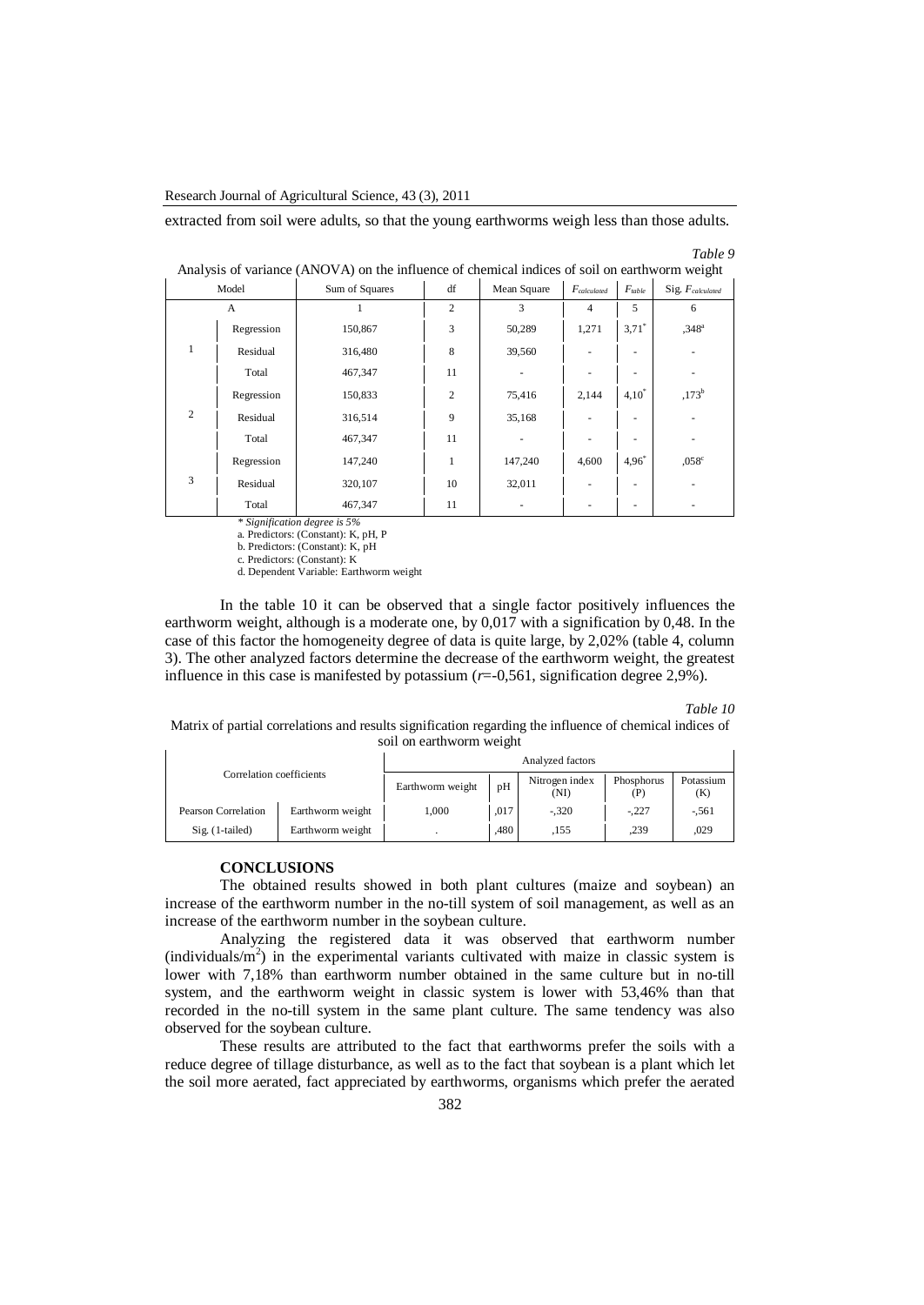and very well oxygenated soils.

Finally, there was found that earthworm number considerably increase in the notillage systems and in the undisturbed systems.

The achieved results and conclusions contribute to adjustment and strengthening of some principles concerning the sustainable restoration of soil fertility under aspect of physical and chemical features improvement using the biological component of soil, applying those agricultural technologies which positively influence the biological activity in soil.

#### **ACKNOWLEDGEMENT**

Publishing of this paper was financially supported by the research grant UEFISCSU PN II-RU-PD, no. 109/02.08.2010, code PD-591.

#### **BIBLIOGRAPHY**

- 1. AINA, P.Q., 1984 Contribution of earthworms to porosity and water infiltration in a tropical soil under forest and long-term cultivation. Pedobiologia 26(2): 131-136;
- 2. BARNES, B.T., ELLIS, F.B., 1979 Effects of different methods of cultivation and direct drilling and disposal of straw residues on populations of earthworms. J Soil Sci. 30:669-679;
- 3. BIRKAS, M., JOLANKAI, M., GYURICZA, A., PERCZE, A., 2004 Tillage effects on compactaton, earthworms and other soil quality indicators in Hungary, Soil and Tillage Research 78 (2004) 185-196;
- 4. BOSTROM, U., 1986 The effect of soil compaction on earthworms (Lumbricidae) in a heavy clay soil. Swedish J. Agric. Res. 16:137-141;
- 5. CLAPPERTON, M. J., MILLER, J. J., LARNEY, F. J., LINDWALL, C. W., 1997 Earthworm populations as affected by long-term tillage practices in southern Alberta, Canada, Soil Biol. Biochem. 29 (3/4) 631-633;
- 6. CURRY, J. P., BYRNE, D., SCHMITD, O., 2002 Intensive cultivation can drastically reduce earthworm populations in arable land. Eur. J. Soil Biol., 38: 127-130;
- 7. DEIBERT, E. J., UTTER, R. A., 1994 Earthworms populations related to soil and fertilizer management practices, Better Crops 78:9-11;
- 8. DIDDEN, W. A. M., 2001 Earthworm communities in grasslands and horticultural soils. Biology and Fertility of Soils 33, 111-117;
- 9. EDWARDS, C. A., 1983 Earthworm ecology in cultivated soils. In: Satchell, J.E. (ed.). Earthworm Ecology from Darwin to Vermiculture. Chapman and Hall. London. p. 123-138;
- 10. GERARD, B. M., HAY, R. K. M., 1979 The effect on earthworms of ploughing, tined cultivation, direct drilling and nitrogen in a barley monoculture system. J. Agric. Sci. Cambridge 93: 147-155;
- 11. GORRES, J. H., SAVIN, M. C., AMADOR, J. A., 2001 Soil micropore structure and carbon mineralisation in burrows and casts of an anecic earthworm (Lumbricus terrestris). Soil Biol Biochem 33:1881-1887;
- 12. GUNADI, B., EDWARDS, C. A., BLOUNT, C., 2003 The influence of different moisture levels on the growth, fecundity and survival of Eisenia foetida (Savigny) in cattle and pig manure solids, European Journal of Soil Biology 39 (2003) 19-24;
- 13. JOHNSON-MAYNARD, J. L., UMIKER, K. J., GUY, S. O., 2007 Earthworm dynamics and soil physical properties in the first three years of no-till management, Soil and Tillage Research 94 (2007) 338-345;
- 14. KLADIVKO, E. J., TIMMENGA, H. J., 1990 Earthworms and agricultural management. In: Box, J.E. and L.C. Hammond (eds.). Rhizosphere Dynamics. Westview Press. CO.;
- 15. LOFS-HOLMIN, A., 1983 Earthworm population dynamics in different agricultural rotations. In: Satchell, J.E. (ed.). Earthworm Ecology from Darwin to Vermiculture. Chapman and Hall. London. pp. 151-160;
- 16. MACKAY, A. D., KLADIVKO, E. J., 1985 Earthworms and rate of breakdown of soybean and maize residues in soil. Soil Biol. Biochem. 17(6):851-857;